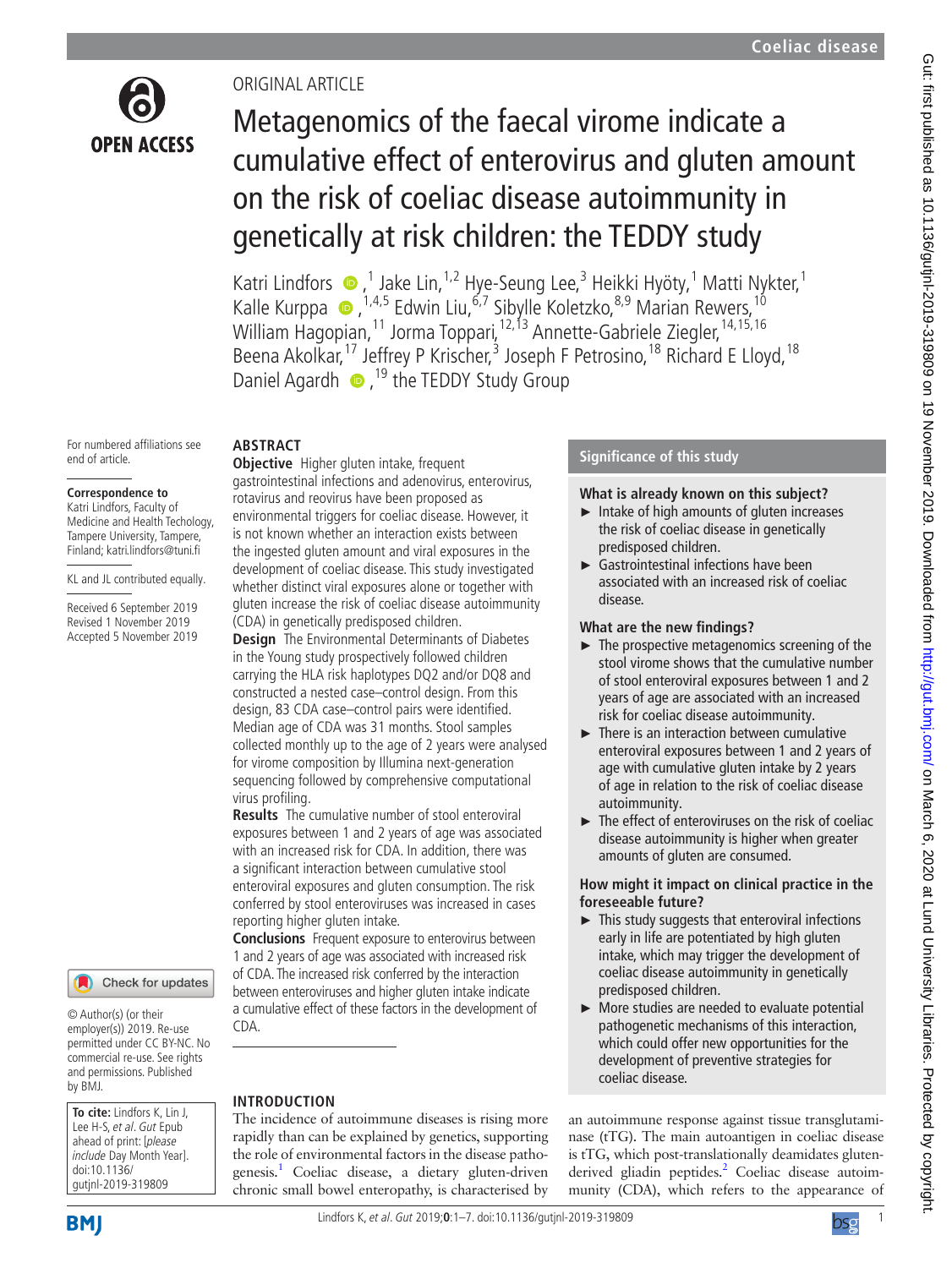

<span id="page-1-0"></span>**Figure 1** Flow chart describing the selection of the CDA case–control pairs for the study. CDA, coeliac disease autoimmunity; IA; islet autoantibody; NCC, nested case–control; T1D, type 1 diabetes.

serum tTG autoantibodies, is indicative of ongoing gluten-induced inflammatory response and may precede small bowel mucosal damage. $34$ 

Higher gluten intake increases the risk of coeliac disease.<sup>5 6</sup> However, it is not clear why not all genetically predisposed HLA-DQ2 and/or DQ8 positive individuals who eat gluten develop the disease. As a result, reasons leading to breakage of oral tolerance for gluten in coeliac disease remain unresolved. The possible role of infections in the development of coeliac disease has been supported in previous observational studies.<sup>7-10</sup> These investigations have been extended by other studies, pointing to a potential role of viral infections, particularly by adenovirus, enterovirus, rotavirus and reovirus, in the disease pathogenesis.<sup>10–15</sup>However, these findings are mainly based on cross-sectional or experimental studies. Thus, prospective studies are warranted to clarify if a virus or a group of viruses are involved in the aetiology of coeliac disease. More importantly, studies are limited in investigating a possible interaction between viral infections and gluten intake.

This study investigated the viral exposures prior to development of CDA from serial stool samples collected from children followed in a prospective birth cohort at genetic risk for both type 1 diabetes (T1D) and coeliac disease. By examining nextgeneration sequencing (NGS) metagenomics data, we assessed if viruses detected in the stool are associated with CDA and whether this association involved a possible interaction with gluten intake.

## **Materials and methods The nested case–control (NCC) study design**

Following new-born screening for high-risk HLA-DR-DQ genotypes, The Environmental Determinants of Diabetes in the Young

<span id="page-1-1"></span>

| Table 1<br>Demographic data of the 83 nested case and control pairs       |  |  |  |  |  |
|---------------------------------------------------------------------------|--|--|--|--|--|
|                                                                           |  |  |  |  |  |
| Controls<br>Cases                                                         |  |  |  |  |  |
| HLA genotype, $n$ $(\%)$                                                  |  |  |  |  |  |
| 29 (35)<br>11(13)<br>DQ2/DQ2                                              |  |  |  |  |  |
| DQ2/DQ8<br>39(47)<br>36(43)                                               |  |  |  |  |  |
| DQ8/DQ8<br>11(13)<br>20(24)                                               |  |  |  |  |  |
| DQ8/X<br>4(5)<br>15(19)                                                   |  |  |  |  |  |
| Other (ineligible)<br>1(1)                                                |  |  |  |  |  |
| Age at CDA, months<br>31 (23, 46)<br><b>NA</b>                            |  |  |  |  |  |
| Developed CD during follow-up, n (%)<br>28 (34)<br>NА                     |  |  |  |  |  |
| With CD-FDR, $n$ $(\%)$<br>6(7)<br>3(4)                                   |  |  |  |  |  |
| Breastfeeding                                                             |  |  |  |  |  |
| Ever breastfed, n (%)<br>83 (100)<br>83 (100)                             |  |  |  |  |  |
| Breastfeeding stopped, months<br>8(5, 11)<br>8 (4, 12)                    |  |  |  |  |  |
| Gluten                                                                    |  |  |  |  |  |
| Age at introduction, months<br>6(5, 7)<br>6(5, 7)                         |  |  |  |  |  |
| 8.0(5.4, 11.0)<br>$7.6$ (5.0, 11.8)<br>Total intake by 2 years of age (g) |  |  |  |  |  |
| 15 (18)<br>IA positivity, n (%)<br>41 (49)                                |  |  |  |  |  |
| Prior to CDA, n (%)<br>31(37)<br><b>NA</b>                                |  |  |  |  |  |

For continuous variables, the median (25th percentile, 75th percentile) is reported. CD, coeliac disease; CDA, coeliac disease autoimmunity; CD-FDR, subject having a first degree relative with coeliac disease; IA, islet autoantibody; NA, not applicable.

(TEDDY) enrolled 8676 children before 4.5 months of age for a 15-year follow-up study with the main aim of identifying genetic and environmental triggers associated with T1D and coeliac disease.<sup>16</sup> Annual screening for CDA started at the age of 2 years by detection of tTG autoantibodies using radiobinding assays, as previously described[.17](#page-6-7) If a sample was tTG-autoantibody positive, all of the child's earlier available samples were tested to determine the age of seroconversion. CDA was defined as being positive for tTG autoantibodies in two consecutive samples at least 3 months apart.<sup>[18](#page-6-8)</sup>

From this cohort, two nested case–control (NCC) studies were constructed to improve the efficiency of multiple biomarker studies, with one focused on islet autoimmunity (IA) and the other on T1D. Cases and controls were identified as of 31 May 2012, then all available samples meeting the design criteria by that time were processed in the laboratories chosen for each biomarker analysis. Case–control pairs were matched for T1D family history (defined as having a first-degree relative with T1D), gender and clinical site location in the region where the participant was enrolled.<sup>19</sup> All children in the 1:1 NCC studies for gut virome analysis that had been screened for CDA were considered for the present study. Each case–control pair included a CDA positive child ('case') matched with a child ('control') who was CDA-free for at least 6 months from the CDA case's age of seroconversion.

Identified were 88 CDA case–control pairs. Among those, only the 83 pairs (44 were females and 39 were males) whose stool virome data were available after introducing gluten in their diet were included in the final analysis [\(figure](#page-1-0) 1, [table](#page-1-1) 1). The distribution by country was as follows: USA ( $n=25$ ), Finland ( $n=13$ ), Germany  $(n=5)$  and Sweden  $(n=40)$ . There were 16 pairs with family history of T1D. Of the CDA cases, 41 were confirmed for IA positivity and 31 of these developed IA prior to CDA. Of the controls, 11 were IA positive. During the follow-up, 28 of the CDA cases developed coeliac disease. Six CDA cases and three controls had a first-degree relative with coeliac disease. As for the rotavirus vaccination status, 15 CDA cases and 20 controls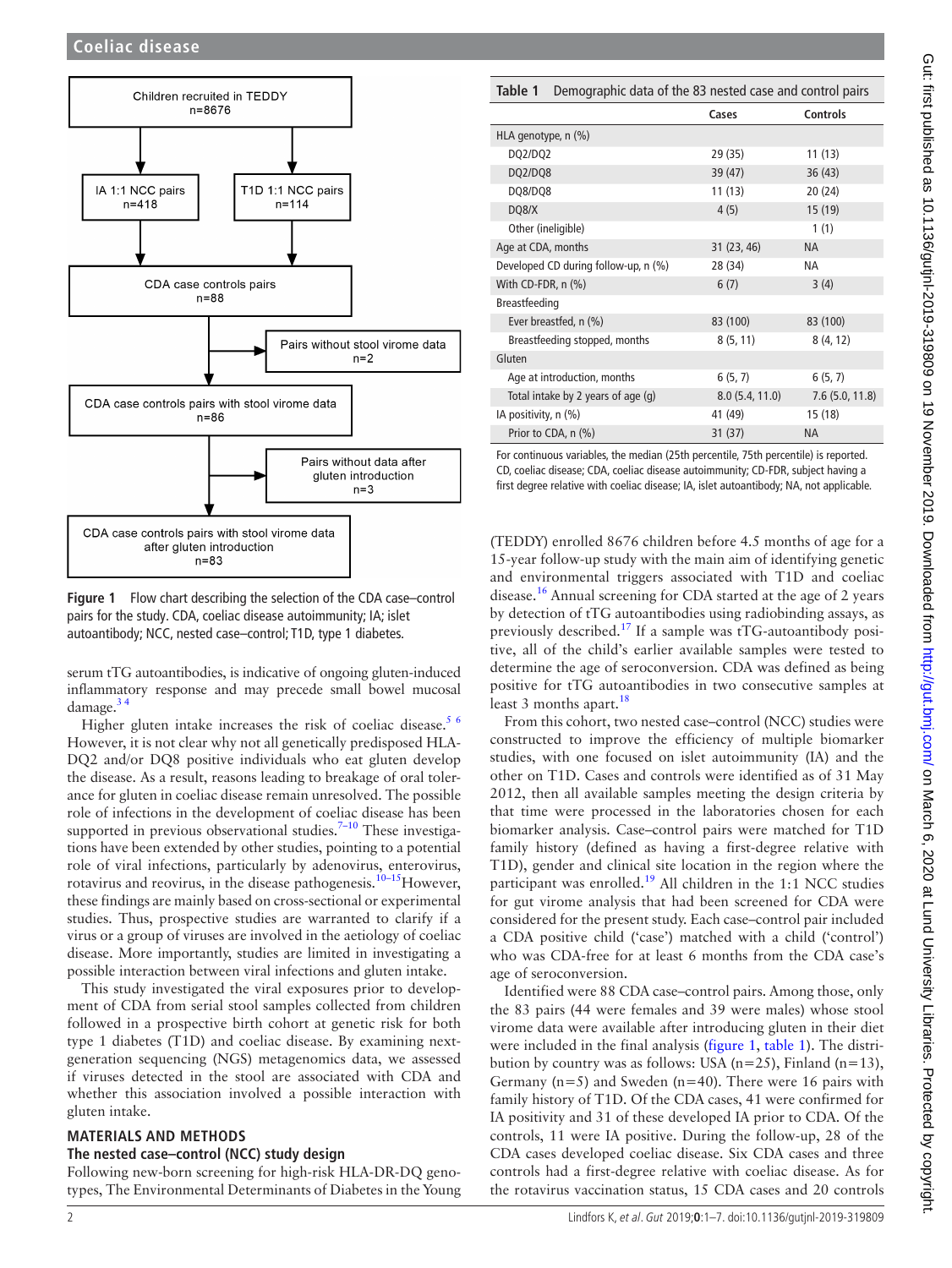were vaccinated. Other characteristics of the cases and controls are shown in [table](#page-1-1) 1.

#### **Detection of viral stool sequences**

Stool samples were collected monthly from 3 months until 2 years of age. NGS viral sequences were assayed in serial stool samples using a custom offline version of Vipie. $20$  Vipie virus population profiling pipeline components include standard scripts for base quality, trimming, chimaera detection while de novo assembled contigs were generated via integration of local assembly methods SPAdes and Velvet.<sup>21 22</sup> These contigs were mapped to NCBI virus database using  $BLAST^{23}$  resulting in a sample-based general virus population profile. For the present study, we focused on enterovirus, adenovirus, astrovirus, norovirus, reovirus and rotavirus. To approximate serotype and increase specificity, viral structural capsid-specific remapping on positive NGS samples was performed for enteroviruses and adenoviruses. For this analysis, MAPQ alignment cut-off of 20, representing greater than 0.99 probability was applied. The capsid resource contains Genbank and Tampere Virology Group-selected strains of adenovirus hexon, fibre and penton regions as well as enterovirus strains *Coxsackievirus A*, *Coxsackievirus B* and selected *Echovirus* P1 protein (VP1-4) regions. This study included 1507 samples processed, after introducing gluten in diet.

#### **Dietary data from food records**

By 2 years of age, information on breastfeeding and the timing of introduction to gluten-containing cereals were collected from validated questionnaires at each clinic visit occurring every 3 months.<sup>[5](#page-6-3)</sup> Information on gluten consumption was collected at each clinic visit every 3months up to 1year of age and biannually thereafter (24hours recall at 3-month visit and subsequently 3-day food records). Amount of gluten intake was calculated by multiplying the amount of vegetable protein in gluten-containing flours by a factor of 0.8.<sup>24</sup> From the 3-day food records, daily consumption (g/day) was obtained as the mean of 3 days of consumption.

#### **Statistical analysis**

The case–control pairs identified from the TEDDY NCC design were used to examine whether viral profiles differed by the CDA status. Conditional logistic regression was used to compare the cumulative appearance of viral exposures, after adjusting for HLA. Viral exposures were categorised by age: < 1 year of life and from 1 to <2 years of life. From pairs where the case seroconverted prior to 2 years of age, only the samples available prior to age of seroconversion were included in the analysis. Interaction with cumulative gluten intake on the risk of CDA was examined. The cumulative gluten intake was obtained from the sum of daily consumption (g/day) from all clinical visits by 2 years of age. None reported any gluten consumption at 3-month visit. Additionally, the effects of the enterovirus sequence reads from 1 to <2 years of life were assessed in three groups by the total gluten intake: low (<33rd percentile), middle (33–66rd percentile) and high (>66rd percentile) based on unique individuals included in the analysis. Two-sided p-values are reported. Statistical significance was determined when the p-value was  $< 0.05$ . All statistical analyses were performed using SAS V.9.4.

# **Results**

#### **Association of viral exposures with CDA**

The highest coverage of stool samples (available in 72.9% of the case–control pairs) was at 9 months where after the number gradually declined and at 24 months samples were available in 21.7% of the pairs ([figure](#page-2-0) 2). Among the available stool samples at each collection age, the percentage of samples positive for any virus fluctuated between 22% and 50% without no obvious peaks at any collection age ([figure](#page-2-0) 2A). The frequency of enterovirus positive samples ranged from 0% to 21% from the age 6 months onwards [\(figure](#page-2-0) 2B).

Between the time of first introduction of gluten at median 6 months of age and 1year of age, 63 cases compared with 72 controls had at least one viral exposure ([table](#page-3-0) 2). Enterovirus and adenoviruses were detected in 17 and 56 cases compared with 19 and 65 controls, respectively. Reoviral exposures were detected in only one case and one control, and rotaviral exposures were detected only in one of the controls. The cumulative



<span id="page-2-0"></span>**Figure 2** Stool samples positive for (A) any of the investigated viruses and (B) enteroviruses by 2 years of age as a percentage of samples available at each collection age. Filled triangles denote cases with CDA and unfilled circles controls. Bars represent the percentage of case–control pairs from whom stool samples were available for analysis at each collection age. CDA, coeliac disease autoimmunity.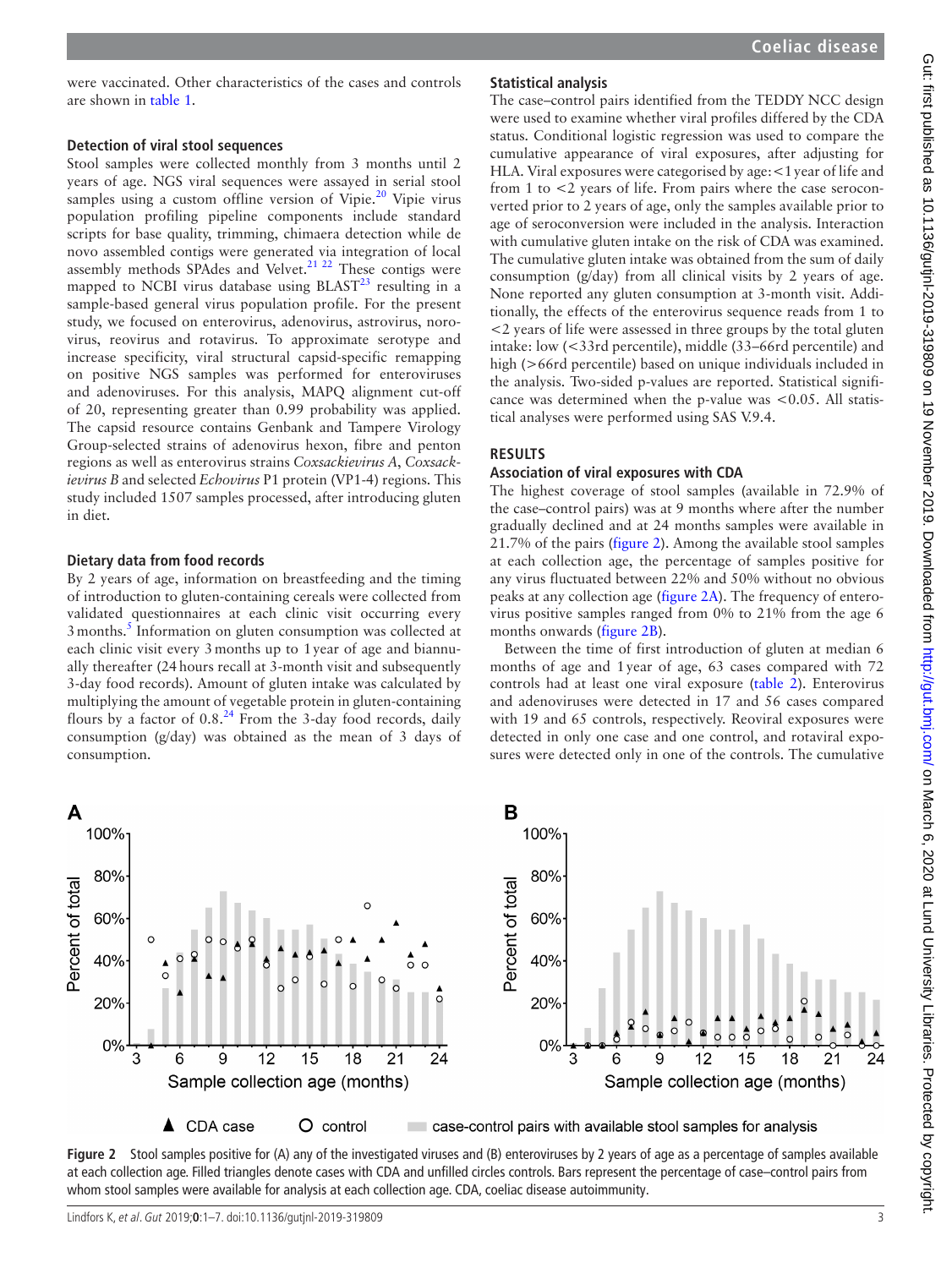<span id="page-3-0"></span>**Table 2** HLA-adjusted OR of cumulative virus detections in stool up to 1 year of age from a matched CDA case and control study

| Virus/serotype    | OR (95% CI)            | P value | Cases<br>positive (n)t | Controls<br>positive (n)t |
|-------------------|------------------------|---------|------------------------|---------------------------|
| Any virus         | $0.68$ (0.49 to 0.94)  | 0.02    | 63                     | 72                        |
| HEV*              | 0.97 (0.56 to 1.70)    | 0.92    | 17                     | 19                        |
| <b>HEV A</b>      | 1.65 (0.56 to 4.84)    | 0.36    | 8                      | 6                         |
| <b>CVA</b>        | 6.69 (0.70 to 63.79)   | 0.1     | 8                      | $\mathcal{P}$             |
| <b>HEV B</b>      | 1.64 (0.77 to 3.53)    | 0.2     | 12                     | 8                         |
| <b>CVB</b>        | 1.85 (0.81 to 4.24)    | 0.15    | 12                     | 7                         |
| <b>Fchovirus</b>  | 1.92 (0.68 to 5.45)    | 0.22    | 9                      | 6                         |
| HAdV*             | 0.69 (0.48 to 0.99)    | 0.04    | 56                     | 65                        |
| <b>HAdVA</b>      | $0.56$ (0.13 to 2.36)  | 0.43    | $\overline{3}$         | 3                         |
| <b>HAdV B</b>     | NА                     | NА      | 1                      | 3                         |
| HAdV C            | 0.72 (0.37 to 1.37)    | 0.31    | 19                     | 23                        |
| <b>HAdVF</b>      | 3.62 (0.70 to 18.88)   | 0.13    | 10                     | 5                         |
| <b>Astrovirus</b> | $0.94$ (0.42 to 2.11)  | 0.89    | 15                     | 18                        |
| <b>Norovirus</b>  | 1.10 (0.48 to 2.52)    | 0.82    | 12                     | 11                        |
| <b>Reovirus</b>   | $0.71$ (0.03 to 18.69) | 0.84    | 1                      | 1                         |
| Rotavirus         | NА                     | NА      | 0                      | 1                         |

Total number of pairs with available stool samples is 79.

\*Species and serotypes of HEV and HAdV are based on virome capsid mapping after Vipie genus taxonomy identification as follows: enterovirus capsid (VP1-4) repository includes CVA9, CVB1-6, Echovirus 6, 11, 18, 25 and 30. Adenovirus resource includes penton, hexon and fibre regions from prototypes AC\_000007, X73487, JX423382, NC\_010956, NC\_001454 and KF303071.

†Number refers to the number of children having at least one viral sequence read in the stool.

CDA, coeliac disease autoantibody positivity; CVA, coxsackievirus A; CVB, coxsackievirus B; HAdV, human adenovirus; HEV, human enterovirus; NA, not applicable.

amount of any viral exposures (OR 0.68, 95%CI 0.49 to 0.94, p=0.02), and specifically those by adenoviruses (OR 0.69, 95% CI 0.48 to 0.99,  $p=0.04$ ), were inversely associated with CDA when adjusting for HLA [\(table](#page-3-0) 2). None of the other individual viruses were associated with CDA.

Between 1 and 2 years of age, 59 cases compared with 58 controls had at least one positive stool sample with any of the selected viruses [\(table](#page-3-1) 3). Adenoviruses were detected in 52 cases compared with 55 controls, whereas enteroviruses were detected in 31 cases compared with 16 controls. Reovirus sequences were detected in one case, but none of the controls, while rotavirus sequences were not detected in any subjects. Cumulative number of positive stool samples for any virus was associated with an increased risk for CDA (OR 1.60, 95%CI 1.12 to 2.29, p=0.01). Of the different viruses, enteroviruses conferred the strongest positive association with CDA (OR 2.56, 95%CI 1.19 to 5.51,  $p=0.02$ ) ([table](#page-3-1) 3). When excluding the enteroviruses, the association of any viruses with the development of CDA was lost (OR 1.35, 95%CI 0.92 to 1.98, p=0.13). The ORs for the enterovirus B group were in the same direction when excluding the 42 pairs where either the case or control developed IA or T1D prior to seroconversion of CDA, although the reduced sample size did not have enough power to show differences between the groups ([table](#page-3-1) 3).

## **Effects of feeding habits and viral exposures on the risk of CDA**

The cumulative amount of any viral infections or enteroviruses during the period after gluten introduction but while breastfeeding was still ongoing was not associated with CDA (OR 1.15, 95%CI 0.72 to 1.82, p=0.56and OR 0.98, 95%CI 0.43 to 2.21, p=0.96, respectively). When restricting the analysis to the time period after the end of any breastfeeding and to stool

<span id="page-3-1"></span>

| Table 3 HLA-adjusted OR of cumulative viral detections in stool between 1 and 2 years of age: a matched CDA case and controls study |  |
|-------------------------------------------------------------------------------------------------------------------------------------|--|
|-------------------------------------------------------------------------------------------------------------------------------------|--|

| Virus/serotype   | OR (95% CI)           | P value   | Cases positive (n)t | Controls positive (n)t | OR (95% CI) Excluding pairs with IA first‡ |
|------------------|-----------------------|-----------|---------------------|------------------------|--------------------------------------------|
| Any virus        | 1.60 (1.12 to 2.29)   | 0.01      | 59                  | 58                     | 1.02 (0.56 to 1.83)                        |
| HEV*             | 2.56 (1.19 to 5.51)   | 0.02      | 31                  | 16                     | 1.04 (0.42 to 2.56)                        |
| <b>HEV A</b>     | 2.10 (0.67 to 6.60)   | 0.2       | 13                  | 8                      | $0.65$ (0.13 to 3.15)                      |
| <b>CVA</b>       | 2.53 (0.73 to 8.78)   | 0.15      | 7                   | 5                      | 0.64 (0.06 to 6.96)                        |
| HEV B            | 2.64 (0.84 to 8.36)   | 0.1       | 15                  |                        | 1.32 $(0.32 \text{ to } 5.41)$             |
| <b>CVB</b>       | 6.00 (1.27 to 28.46)  | 0.02      | 16                  | 6                      | 2.45 (0.45 to 13.3)                        |
| <b>Echovirus</b> | 2.27 (0.68 to 7.61)   | 0.18      | 11                  | 6                      | 1.86 (0.42 to 8.21)                        |
| HAdV*            | 1.41 (0.99 to 2.02)   | 0.05      | 52                  | 55                     | 1.03 (0.59 to 1.77)                        |
| <b>HAdVA</b>     | 5.11 (0.71 to 36.63)  | 0.1       | 9                   |                        | <b>NA</b>                                  |
| <b>HAdV B</b>    | 6.12 (0.55 to 67.70)  | 0.14      | 4                   |                        | 2.46 (0.21 to 28.7)                        |
| HAdV C           | 1.74 (0.82 to 3.70)   | 0.15      | 19                  | 17                     | 1.31 (0.45 to 3.88)                        |
| <b>HAdVF</b>     | 1.09 (0.23 to 5.11)   | 0.91      |                     | 7                      | 2.87 (0.21 to 39.1)                        |
| Astrovirus       | $0.70$ (0.29 to 1.68) | 0.42      | 13                  | 18                     | $0.45(0.10 \text{ to } 1.99)$              |
| <b>Norovirus</b> | 1.04 (0.42 to 2.62)   | 0.93      | 10                  | 11                     | $0.33(0.05 \text{ to } 3.00)$              |
| Reovirus         | <b>NA</b>             | <b>NA</b> |                     | $\mathbf{0}$           | <b>NA</b>                                  |
| Rotavirus        | <b>NA</b>             | <b>NA</b> | 0                   | 0                      | <b>NA</b>                                  |

Total number of pairs with available stool samples is 72.

\*Species and serotypes of HEV and HAdV are based on virome capsid mapping after Vipie genus taxonomy identification as follows: enterovirus capsid (VP1-4) repository includes CVA9, CVB1-6, Echovirus 6, 11, 18, 25 and 30. Adenovirus resource includes penton, hexon and fibre regions from prototypes AC\_000007, X73487, JX423382, NC\_010956, NC\_001454 and KF303071.

†Number refers to the number of children having at least one viral sequence read in the stool.

‡Excluded pairs were those with CDA cases being positive for IA or T1D prior to CDA (n=31) or controls being IA positive by the CDA cases' seroconversion (n=11). CDA, coeliac disease autoantibody positivity; CVA, coxsackievirus A; CVB, coxsackievirus B; HAdV, human adenovirus; HEV, human enterovirus; IA, islet autoimmunity; NA, not applicable; T1D, type 1 diabetes.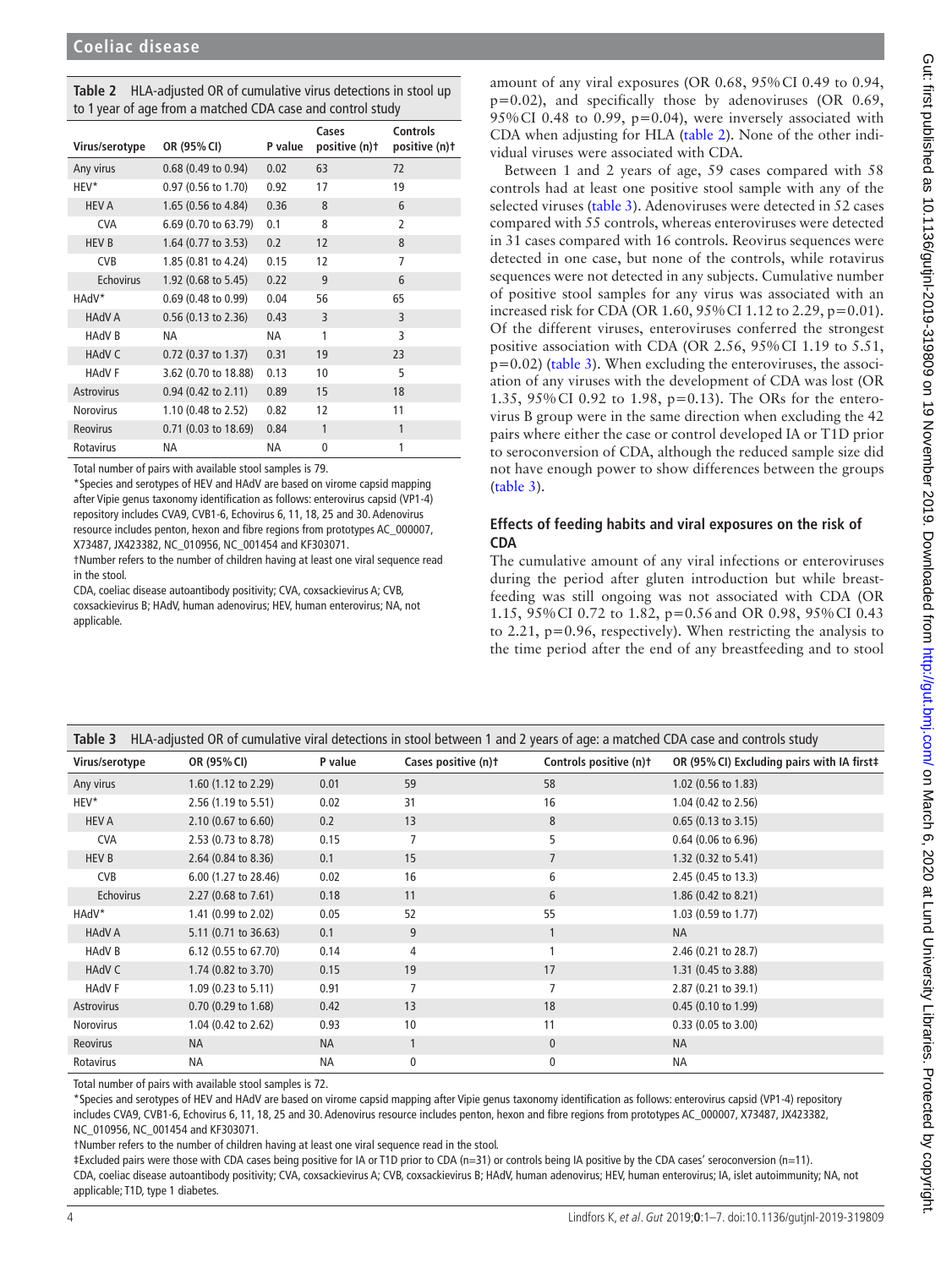<span id="page-4-0"></span>

| Table 4 HLA-adjusted interactions of specific viruses or virus    |
|-------------------------------------------------------------------|
| serotypes between 1 and 2 years of age with the cumulative amount |
| of ingested gluten up to the age of 2 years                       |

| Virus/serotype    | P value   |
|-------------------|-----------|
| Any virus         | 0.41      |
| <b>HEV</b>        | 0.03      |
| <b>HEV A</b>      | 0.05      |
| <b>CVA</b>        | 0.83      |
| <b>HEV B</b>      | 0.04      |
| <b>CVB</b>        | 0.1       |
| <b>Echovirus</b>  | 0.1       |
| HAdV              | 0.5       |
| <b>HAdVA</b>      | 0.81      |
| <b>HAdV B</b>     | 0.44      |
| HAdV C            | 0.76      |
| <b>HAdVF</b>      | 0.15      |
| <b>Astrovirus</b> | 0.37      |
| <b>Norovirus</b>  | 0.08      |
| Reovirus          | <b>NA</b> |
| <b>Rotavirus</b>  | <b>NA</b> |

CVA, coxsackievirus A; CVB, coxsackievirus B; HAdV, human adenovirus; HEV, human enterovirus;NA, not applicable.

samples collected between 1 and 2 years of age when the children were exposed to gluten, both the cumulative amount of any virus sequence reads (OR 1.41,  $95\%$ CI 1.00 to 2.00, p=0.05) and enterovirus sequence reads (OR 2.47, 95%CI, 1.12 to 5.48, p=0.03) were associated with CDA.

There was a significant interaction between enteroviruses between 1 and 2 years of age and the cumulative gluten intake by 2 years of age in the risk of CDA ( $p=0.03$ ) [\(table](#page-4-0) 4). The risk of CDA was the highest among enterovirus positive children who had the highest cumulative gluten intake by 2 years of age (OR 8.3 (95% CI 1.8 to 37.1), as compared with those consuming middle or low amounts (OR 2.9, 95%CI 1.2 to 7.1 and OR 1.0, 95%CI 0.4 to 2.8, respectively) [figure](#page-4-1) 3.

## **Discussion**

This study showed that the cumulative number of stool enteroviral exposures between 1 and 2 years of age was associated with CDA. In addition, an interaction between enteroviral exposures and gluten intake was observed. More importantly, the risk of CDA was increased in cases reporting higher intake of gluten. These results indicate that enteroviral exposure augmented by

higher gluten intake could act as triggers of coeliac disease in genetically at-risk children.

Only few previous studies have reported an association between enteroviruses and coeliac disease of which one study found an increased number of tTG autoantibody positive subjects among individuals with a proven enteroviral infection.<sup>[25](#page-6-14)</sup> In addition, enteroviruses have previously been detected in the small bowel mucosa of coeliac disease patients.<sup>26</sup> Moreover, enteroviral infections prior to 1year of age were not associated with increased risk of coeliac disease, while those occurring after the age of 1 year increased the risk.<sup>12 27</sup> Our findings are consistent with both of these previous studies. Additionally, in line with the Norwegian study, $12$  our results also showed that enteroviruses increased the risk of CDA only when restricting the analysis to the period when breastfeeding had ceased, but not while breastfeeding was still ongoing. As breastfeeding does not seem to be associated with the development of coeliac disease,  $2829$  this finding might indicate that enteroviral infections modulate CDA risk at an age when the child has ceased being breastfed.

This study extends previous investigations by showing an interaction between cumulative enteroviral exposures between age 1 and 2 with cumulative amount of gluten intake by 2 years of age. In addition, enteroviruses were associated with high risk, particularly among children reporting higher gluten intake, indicating that the gluten amount could amplify the effect of enteroviruses in the development of CDA. As comprehensive BLAST searches of the enterovirus contigs compiled from the NGSderived enterovirus sequence reads did not reveal hits to gluten (data not shown), molecular mimicry likely does not account for the additive risk effect. Distinct isolate of reovirus, T1L has recently been shown to abrogate oral tolerance to gluten in a mechanism involving a type 1 interferon-induced activation of gluten-specific inflammatory T cells and inhibition of regulatory T cells.<sup>[15 30](#page-6-18)</sup> Along with these, the T1L reovirus infection was also reported to activate tTG.<sup>15</sup> As enteroviruses have been shown to induce type 1 interferons, $31$  it could be speculated that enteroviruses may promote the development of coeliac disease by a mechanism involving an enterovirus-induced type 1 interferonmediated breakage of oral tolerance to gluten coupled with activation of tTG similar to reovirus. Higher gluten intake will result in more gliadin peptides available for tTG-mediated deamidation resulting in augmented activation of the immune system ultimately leading chronic gut inflammation.

According to our results, cumulative adenoviral infections were associated with reduced risk for CDA after gluten introduction up to 1year of age suggesting a putatively protective role.



<span id="page-4-1"></span>**Figure 3** Effect of the enteroviral exposures between 1 and 2 years of age and risk of coeliac disease autoimmunity stratified by cumulative gluten consumption up to 2 years of age.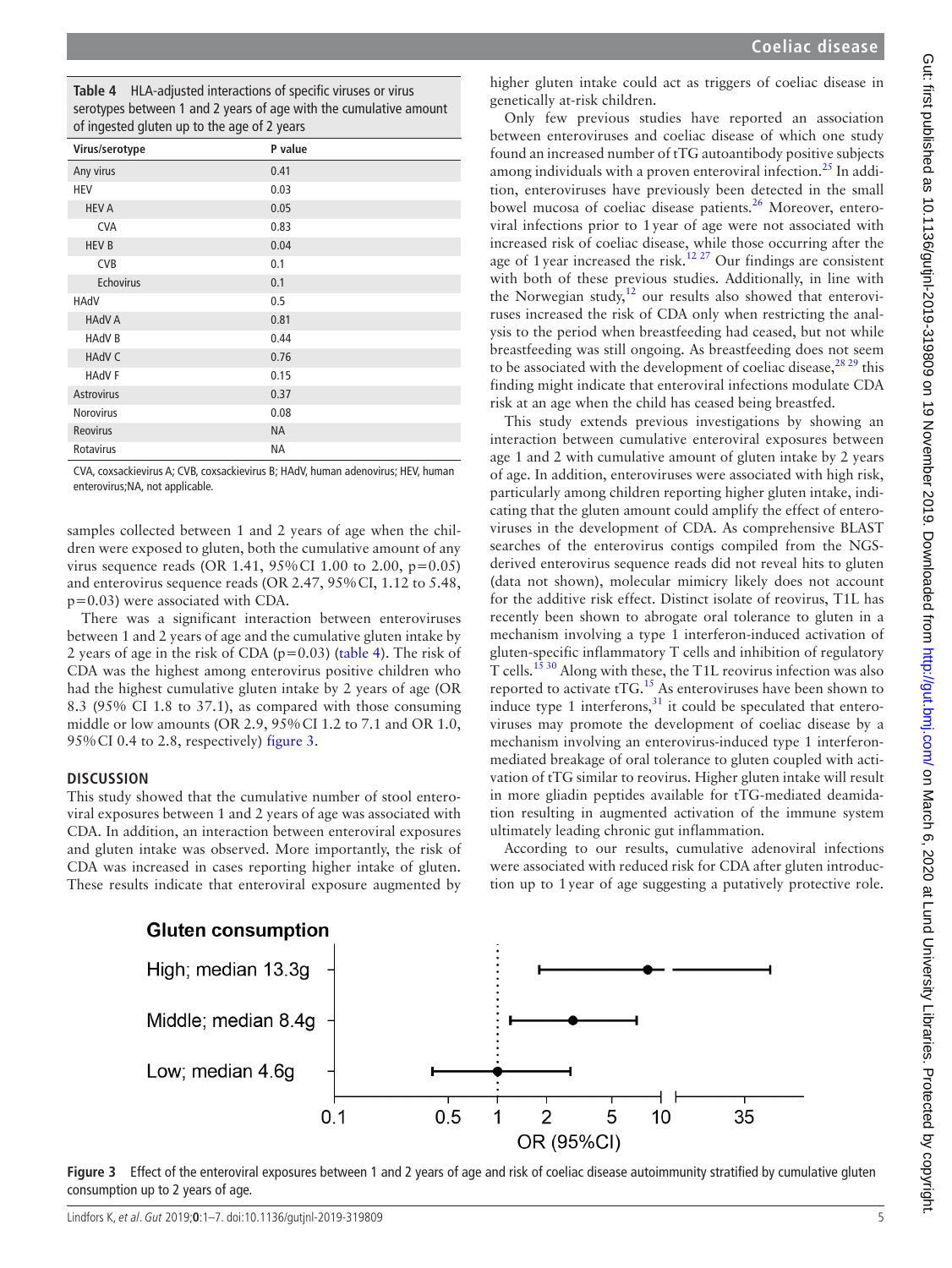Our finding thus contradicts previous results that have pointed to either an inductive role<sup>11  $\frac{1}{32}$  33 or no role at all.<sup>12 34  $\frac{1}{35}$ </sup> Since</sup> none of the previous studies focused on the age window before 1year of age, our finding of a possible protective effect of adenoviral infections warrants further research. However, if additional studies confirm the protective effect of adenovirus infections prior to 1year of age, the diverging findings of negative and positive associations before and after 1year of age raises the idea of a more generalised effective time-window effect. Contributing factors might involve the loss of immune protection from maternal antibodies as well as changes, also other than breastfeeding in the feeding habit that occur around 1year of age.

Previous studies based on vaccination data or determination of rotavirus targeted antibodies have suggested that rotaviruses could trigger coeliac disease.<sup>[10 13 14 36](#page-6-5)</sup> Other studies applying animal models or circulating reovirus antibodies indicate a role of reoviruses in the disease pathogenesis.[15 30](#page-6-18) In the present study, rotavirus and reovirus sequence reads were detected in a minority of the stool samples. In the case of rotavirus, this is consistent with previous reports using PCR for virus detection in the stool.<sup>[37](#page-6-21)</sup> Both rotavirus and reovirus are rapidly cleared from the stools after an infection.<sup>[38](#page-6-22)</sup> Thus, more frequent stool sampling and other methods would therefore be required to detect short-lived or transiently occurring stool viruses in this study.

A major strength of this study is the design of analysing viral exposures from prospectively collected stool samples from birth until 2 years of age in cases compared with matched controls. Another strength is that our analysis focuses on viral exposures detected using capsid protein mappings prior to development of CDA, which can delineate disease progression and timing on the study outcome. However, the CDA case–control pairs were identified among either IA or T1D NCC pairs which resulted in high percentage of IA positive subjects in our cohort. As enterovirus infections are associated with the induction of beta-cell autoimmunity, $39$  it is possible that the higher frequency of IA positive subjects among the CDA cases may have confounded the results. In addition, the variation of sequence coverage and number of subject pairs restricted the identification of individual enterovirus types, which limits the analysis to species level. Another potential limitation was not adjusting for having a first-degree family member with coeliac disease. This was not carried out in order to avoid a selection bias due to more likely antibody screening of family members among the CDA cases.

In conclusion, the present study found that a cumulative number of stool enteroviral exposures is associated with CDA in children at genetic risk for coeliac disease. In addition, the interaction of enteroviral exposures and higher gluten intake indicate a cumulative effect of these factors in the development of CDA.

#### **Author affiliations**

<sup>1</sup> Faculty of Medicine and Health Techology, Tampere University, Tampere, Finland 2<br><sup>2</sup> Institute for Melecular Medicine Finland, University of Helsinki, Helsinki, Finland <sup>2</sup>Institute for Molecular Medicine Finland, University of Helsinki, Helsinki, Finland <sup>3</sup>Morsani College of Medicine, University of South Florida, Tampa, Florida, USA<br><sup>4</sup>Conter for Child Haalth Research Tampers University and Tampers University <sup>4</sup> Center for Child Health Research, Tampere University and Tampere University Hospital, Tampere, Finland <sup>5</sup>

<sup>5</sup>The University Consortium of Seinäjoki, Seinäjoki, Finland

<sup>6</sup>University of Colorado Denver, Anschutz Medical Campus, Aurora, Colorado, USA <sup>7</sup>Digestive Health Institute, Children's Hospital Colorado, Aurora, United States

<sup>8</sup>Ludwig-Maximilians-Universitat Munchen, Munchen, Bayern, Germany

<sup>9</sup> Division of Paediatric Gastroenterology and Hepatology, Dr von Hauner Children's<br>Hospital, Munchen, Germany

<sup>10</sup>Barbara Davis Center for Childhood Diabetes, University of Colorado Denver,

Denver, Colorado, USA<br><sup>11</sup>Pacific Northwest Research Institute, Seattle, Washington, USA 11Pacific Northwest Research Centre for Integrative Physiology and Phamacology, Institute of Biomedicine, University of Turku, Turku, Finland

<sup>13</sup>Department of Paediatrics, Turku University Hospital, Turku, Finland<br><sup>14</sup>Kliikum Rechts der Isar, Technische Universität München, Munchen, Bayern,

Germany<br><sup>15</sup>Institute of Diabetes Research, Helmholtz Zentrum München, Germany

<sup>16</sup> Forschergruppe Diabetes e.V, Neuherberg, Germany 16Forschergruppe Diabetes e.V, Neuherberg, Germany 17National Institutes of Diabetes and Digestive and Kidney Disease, National Institutes of Health. Bethesda. Marylan

<sup>18</sup> Alkek Center for Metagenomics and Microbiome Research, Department of Molecular Virology and Microbiology, Baylor College of Medicine, Houston, Texas,

 $19$ The Diabetes and Celiac Disease Unit, Department of Clinical Sciences, Lund University, Lund, Sweden

**Collaborators** Aaron Barbour; Kimberly Bautista; Judith Baxter; Daniel Felipe-Morales; Kimberly Driscoll; Brigitte I Frohnert; Marisa Stahl; Patricia Gesualdo; Michelle Hoffman; Rachel Karban; Jill Norris; Stesha Peacock; Hanan Shorrosh; Andrea Steck; Megan Stern; Erica Villegas; Kathleen Waugh; Olli G Simell; Annika Adamsson; Suvi Ahonen; Mari Åkerlund; Leena Hakola; Anne Hekkala; Henna Holappa; Anni Ikonen; Jorma Ilonen; Sinikka Jäminki; Sanna Jokipuu; Leena Karlsson; Jukka Kero; Miia Kähönen; Mikael Knip; Minna-Liisa Koivikko; Merja Koskinen; Mirva Koreasalo; Jarita Kytölä; Tiina Latva-aho; Maria Lönnrot; Elina Mäntymäki; Markus Mattila; Maija Miettinen; Katja Multasuo; Teija Mykkänen; Tiina Niininen; Sari Niinistö; Mia Nyblom; Sami Oikarinen; Paula Ollikainen; Zhian Othmani; Sirpa Pohjola; Petra Rajala; Jenna Rautanen; Anne Riikonen; Eija Riski; Miia Pekkola; Minna Romo; Satu Ruohonen; Satu Simell; Maija Sjöberg; Aino Stenius; Päivi Tossavainen; Mari Vähä-Mäkilä; Sini Vainionpää; Eeva Varjonen; Riitta Veijola; Irene Viinikangas; Suvi M Virtanen; Jin-Xiong She; Desmond Schatz; Diane Hopkins; Leigh Steed; Jennifer Bryant; Katherine Silvis; Michael Haller; Melissa Gardiner; Richard McIndoe; Ashok Sharma; Stephen W Anderson; Laura Jacobsen; John Marks; Ezio Bonifacio; Anita Gavrisan; Cigdem Gezginci; Anja Heublein; Verena Hoffmann; Sandra Hummel; Andrea Keimer; Annette Knopff; Charlotte Koch; Claudia Ramminger; Roswith Roth; Marlon Scholz; Joanna Stock; Katharina Warncke; Lorena Wendel; Christiane Winkler; Åke Lernmark; Carin Andrén Aronsson; Maria Ask; Rasmus Bennet; Corrado Cilio; Helene Engqvist; Emelie Ericson-Hallström; Annika Fors; Lina Fransson; Thomas Gard; Monika Hansen; Hanna Jisser; Fredrik Johansen; Berglind Jonsdottir; Silvija Jovic; Helena Elding Larsson; Marielle Lindström; Markus Lundgren; Marlena Maziarz; Maria Månsson-Martinez; Maria Markan; Jessica Melin; Zeliha Mestan; Caroline Nilsson; Karin Ottosson; Kobra Rahmati; Anita Ramelius; Falastin Salami; Anette Sjöberg; Birgitta Sjöberg; Malin Svensson; Carina Törn; Anne Wallin; Åsa Wimar; Sofie Åberg; Michael Killian; Claire Cowen Crouch; Jennifer Skidmore; Masumeh Chavoshi; Rachel Hervey; Rachel Lyons; Arlene Meyer; Denise Mulenga; Jared Radtke; Matei Romancik; Davey Schmitt; Sarah Zink; Dorothy Becker; Margaret Franciscus; MaryEllen Dalmagro-Elias Smith; Ashi Daftary; Mary Beth Klein; Chrystal Yates; Sarah Austin-Gonzalez; Maryouri Avendano; Sandra Baethke; Rasheedah Brown; Brant Burkhardt; Martha Butterworth; Joanna Clasen; David Cuthbertson; Stephen Dankyi; Christopher Eberhard; Steven Fiske; Jennifer Garmeson; Veena Gowda; Kathleen Heyman; Belinda Hsiao; Christina Karges; Francisco Perez Laras; Qian Li; Shu Liu; Xiang Liu; Kristian Lynch; Colleen Maguire; Jamie Malloy; Cristina McCarthy; Aubrie Merrell; Hemang Parikh; Ryan Quigley; Cassandra Remedios; Chris Shaffer; Laura Smith; Susan Smith; Noah Sulman; Roy Tamura; Dena Tewey; Michael Toth; Ulla Uusitalo; Kendra Vehik; Ponni Vijayakandipan; Keith Wood; Jimin Yang; Michael Abbondondolo; Lori Ballard; David Hadley; Wendy McLeod; Steven Meulemans; Liping Yu; Dongmei Miao; Polly Bingley; Alistair Williams; Kyla Chandler; Olivia Ball; Ilana Kelland; Sian Grace; Masumeh Chavoshi; Jared Radtke; Sarah Zink; Nadim J Ajami; Matthew C Ross; Jacqueline L O'Brien; Diane S Hutchinson; Daniel P Smith; Matthew C Wong; Xianjun Tian; Tulin Ayvaz; Auriole Tamegnon; Nguyen Truong; Hannah Moreno; Lauren Riley; Eduardo Moreno; Tonya Bauch; Lenka Kusic; Ginger Metcalf; Donna Muzny; HarshaVArdhan Doddapaneni; Richard Gibbs; Sandra Ke; Niveen Mulholland; Kasia Bourcier; Thomas Briese; Suzanne Bennett Johnson; Eric Triplett.

**Contributors** Study concept and design: JL, HH, REL, MN, KK, EL, SK, MR, WH, JT, AGZ, BA, JPK, JFP, KL, DA; administrative, technical and material support: WH, JT, BA, JPK; acquisition, analysis and interpretation of the data: JL, HSL, HH, REL, MN, KK, EL, SK, WH, JT, AGZ, BA, JPK, JFP, KL, DA; statistical analysis: JL, HSL, MN, JPK, JFP; drafting of the manuscript: JL, HH, KL, DA; obtaining funding: MR, WH, JT, AGZ, BA, JPK; study supervision: HH, MR, WH, JT, AGZ, BA, JPK, DA. All authors have participated in the critical revision of the manuscript for important intellectual content.

**Funding** The TEDDY Study was funded by grants U01 DK63829, U01 6 DK63861, U01 DK63821, U01 42 DK63865, U01 DK63863, U01 DK63836, 7 U01 DK63790, UC4 DK63829, UC4 DK63861, UC4 43 DK63821, UC4 8 DK63865, UC4 DK63863, UC4 DK63836, UC4 DK95300, UC4 DK100238, and 44 UC4 DK106955, UC4 DK112243, UC4 DK117483, and Contract No. HHSN267200700014C from the National Institute of Diabetes and Digestive and Kidney Diseases (NIDDK), National Institute of 2 Allergy and Infectious Diseases (NIAID), Eunice Kennedy Shriver National Institute of Child Health 3 and Human Development (NICHD), National Institute of Environmental Health Sciences (NIEHS), 4 Centers for Disease